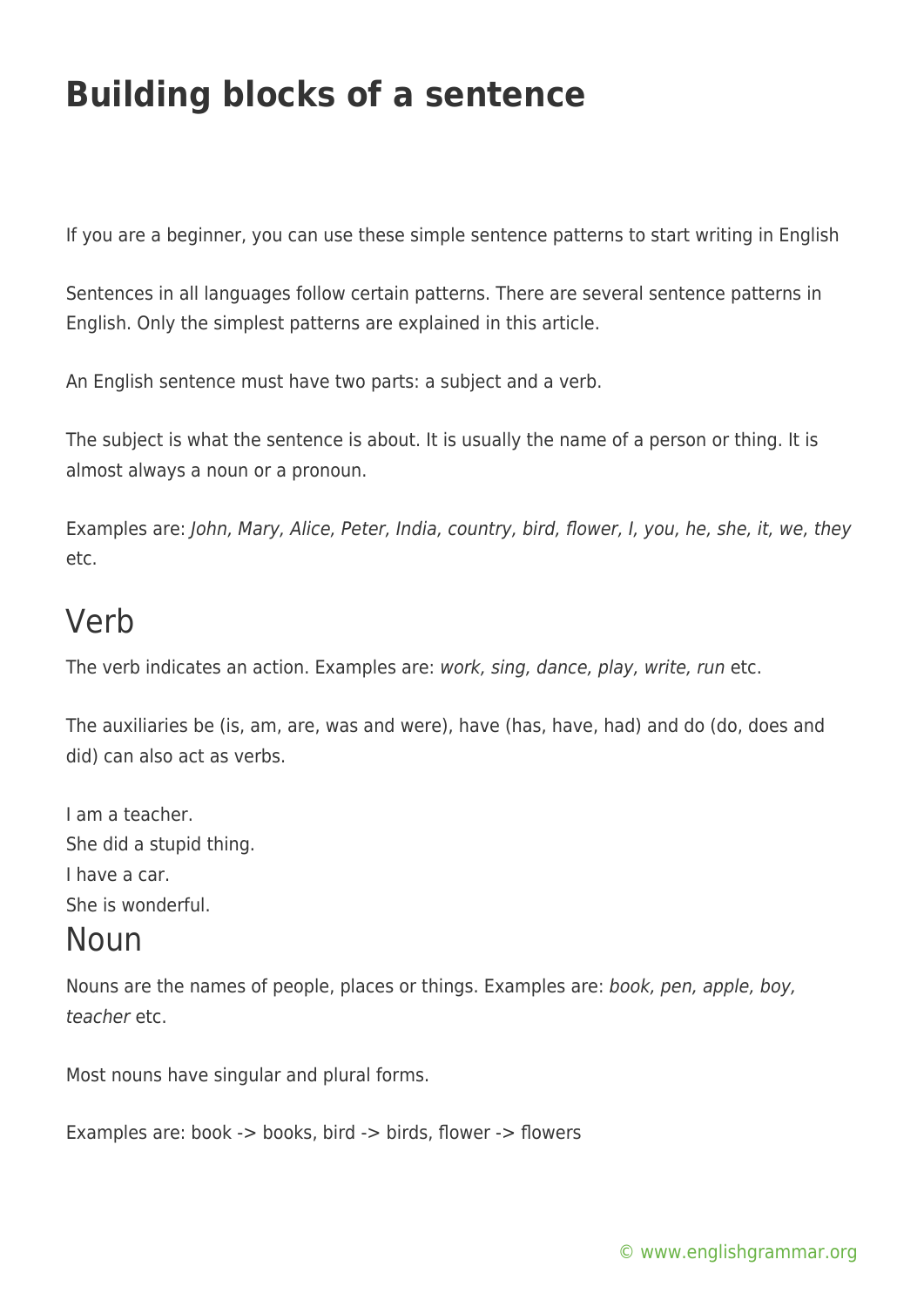# **Building blocks of a sentence**

There are also some nouns that do not have a plural form. These are called uncountable nouns.

## Adjective

An adjective is a describing word. It tells us how someone or something is.

Examples are: big, small, kind, nice, beautiful etc.

## Prepositional phrase

A prepositional phrase is a group of words that begins with a preposition.

Prepositional phrases usually indicate time or place. Examples are: in the morning, on the roof, at their place etc.

### Writing simple sentences

The simplest sentence uses the verb be.

Examples are given below.

Form: Noun (subject) + be + noun

When you use this pattern, the noun that follows the verb 'be' says who or what the subject is.

I am a teacher. She is my sister. Susie is a journalist. When the noun is singular, we usually use an article (a, an, the) or another determiner (my, this, that) with it. Plural nouns can be used with or without an article.